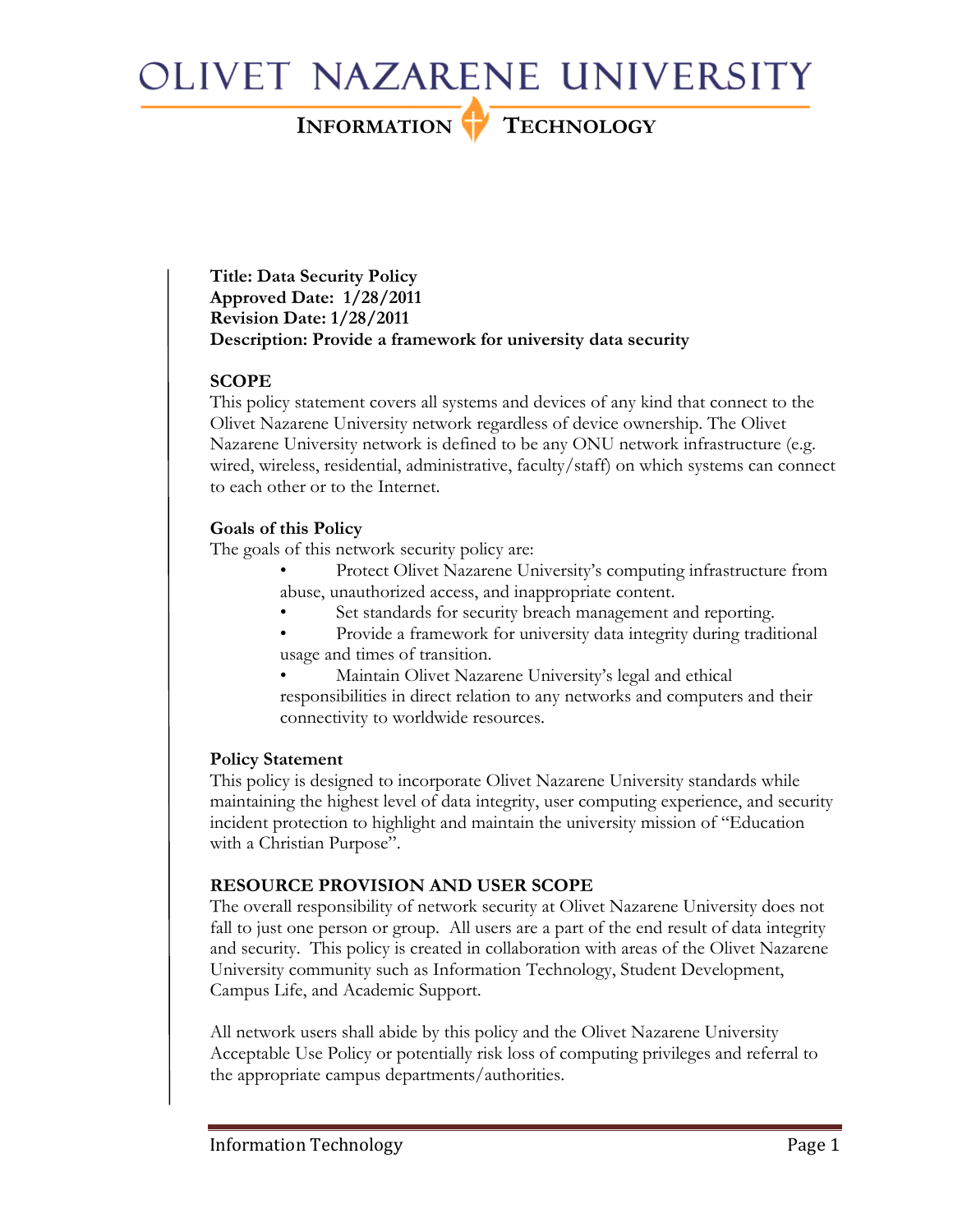### CAMPUS NETWORK OPERATIONAL FUNCTIONS AND RESPONSIBILITIES

#### 1. Network Management Team

To accomplish the goals of this policy, the Olivet Nazarene University network management team will perform the following functions.

• Monitor network traffic, as necessary and appropriate, for the detection of network infrastructure problems, intrusions (internal and external based), and network policy violations.

• If a security problem is identified, the network management team will seek the cooperation of the appropriate administrators or staff for the systems and networks involved in order to mitigate such issues. If necessary, the network management team will act unilaterally to isolate and contain the problem by isolating systems and their services from the network infrastructure, and promptly notify the appropriate resources when this is done.

• Monitor and maintain campus infrastructure to allow compliance with university policies against pornographic and mature content via network connections. Traffic detected that violate these policies will be submitted to the office of Student Development.

• Plan, implement, and review the results of network-based security scans of the systems and devices on university networks in order to detect vulnerabilities or compromised hosts.

• If detected security vulnerabilities, deemed to be a significant risk to others, are not addressed in a timely manner, the network management team may take steps to disable network access to those systems and/or devices until the problems have been rectified.

- Prepare summary reports of network security activities on a quarterly basis.
- Provide security assistance and incident prevention advice to system administrators.

• Coordinate all Olivet Nazarene University network security efforts and act as the primary administrative contact for all related activities. To ensure that this coordination is effective, security compromises should be reported to the network management team via e-mail at it@olivet.edu or telephone 815-928-5302.

• Cooperate with Olivet Nazarene University departments (e.g., Student Development, Public Safety, Human Resources), state, and federal investigations into any alleged computer or network security incidents.

• Cooperate in the identification and prosecution of activities contrary to university policies and the law. Actions will be taken in accordance with relevant university policies, codes, and procedures with, as appropriate, the involvement of the Public Safety and/or other law enforcement agencies.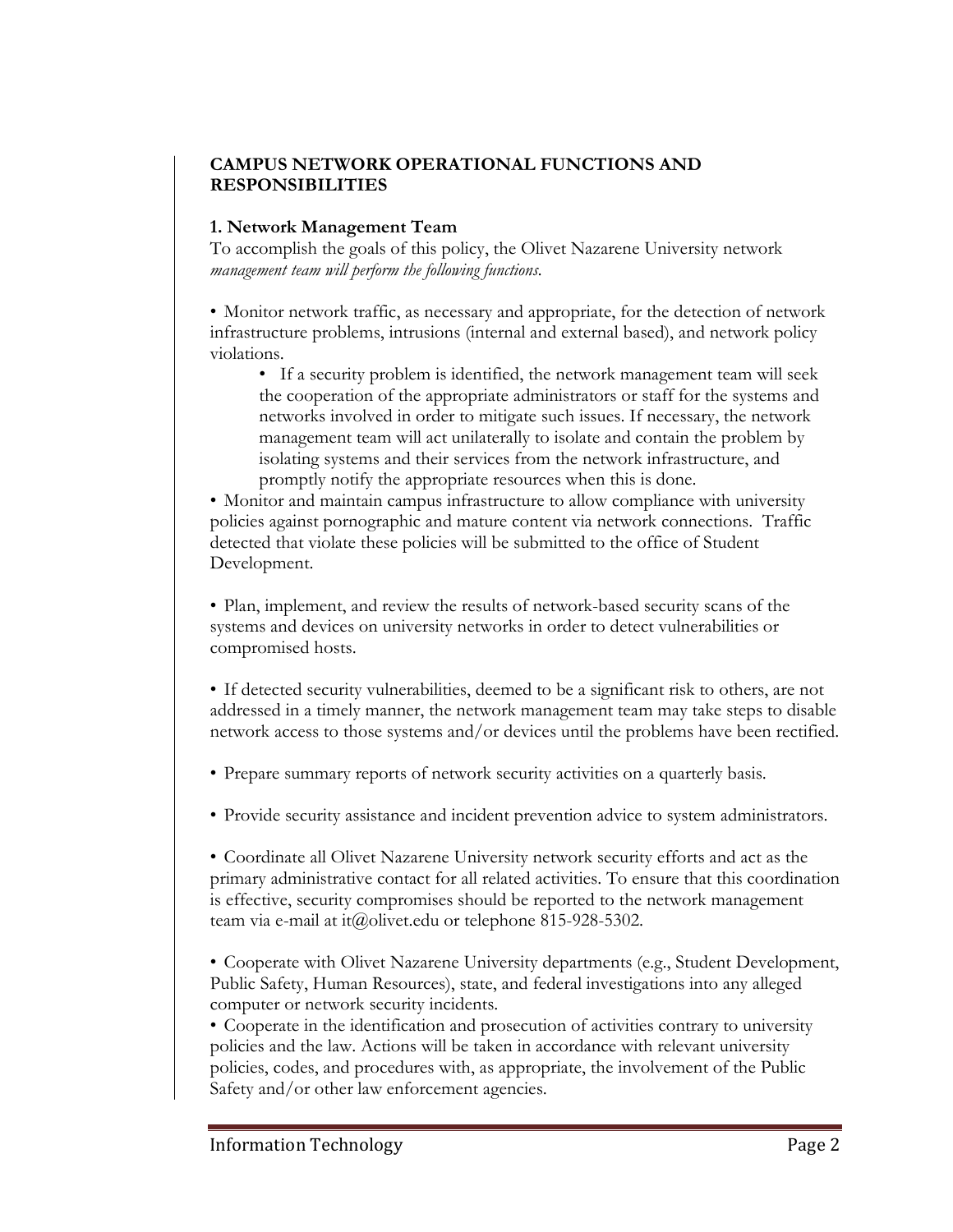• Abide by a Code of Conduct for IT staff and administration.

#### 2. System Administrators

System Administrators will perform the functions listed below:

• Follow procedures and policies to protect the systems and services for which they are responsible.

• Employ recommended practices and guidelines where appropriate and practical.

• Cooperate with the network management team in addressing security problems identified by network monitoring.

• Address security vulnerabilities identified by network management team scans deemed to be a significant risk to others.

• Report computer/server security compromises to the network management team for assistance in tracking and containing intrusions.

#### 3. Network Users

Network users are required to follow the mandates listed below.

#### Comply with the intended use of any system or service at Olivet Nazarene University.

All systems and services provided by Olivet Nazarene University are used for academic and campus business priorities, with non-academic use being a secondary priority.

Prohibited activities include, but are not limited to, the following misuses:

- Circumvention of Olivet Nazarene University technical, administrative, or access controls
- Any activity which disrupts usage, such as causing a device failure or exceeding normal usage parameters on a system or service
- Subversion of a system or service for inappropriate or illegal use

#### Ensure the proper and ethical use of Olivet Nazarene University technology resources.

Usage of any Olivet Nazarene University system or service for unethical or illegal activities is prohibited. Harassment of any medium, violation of privacy, inappropriate computer use, and digital attacks using Olivet Nazarene University technology are examples of activities that are forbidden.

#### Respect Olivet Nazarene University property.

Users must continually respect Olivet Nazarene University property. The university retains the right at all times to review and audit any and all information sent, received, or maintained on any university owned electronic communication devices as well as